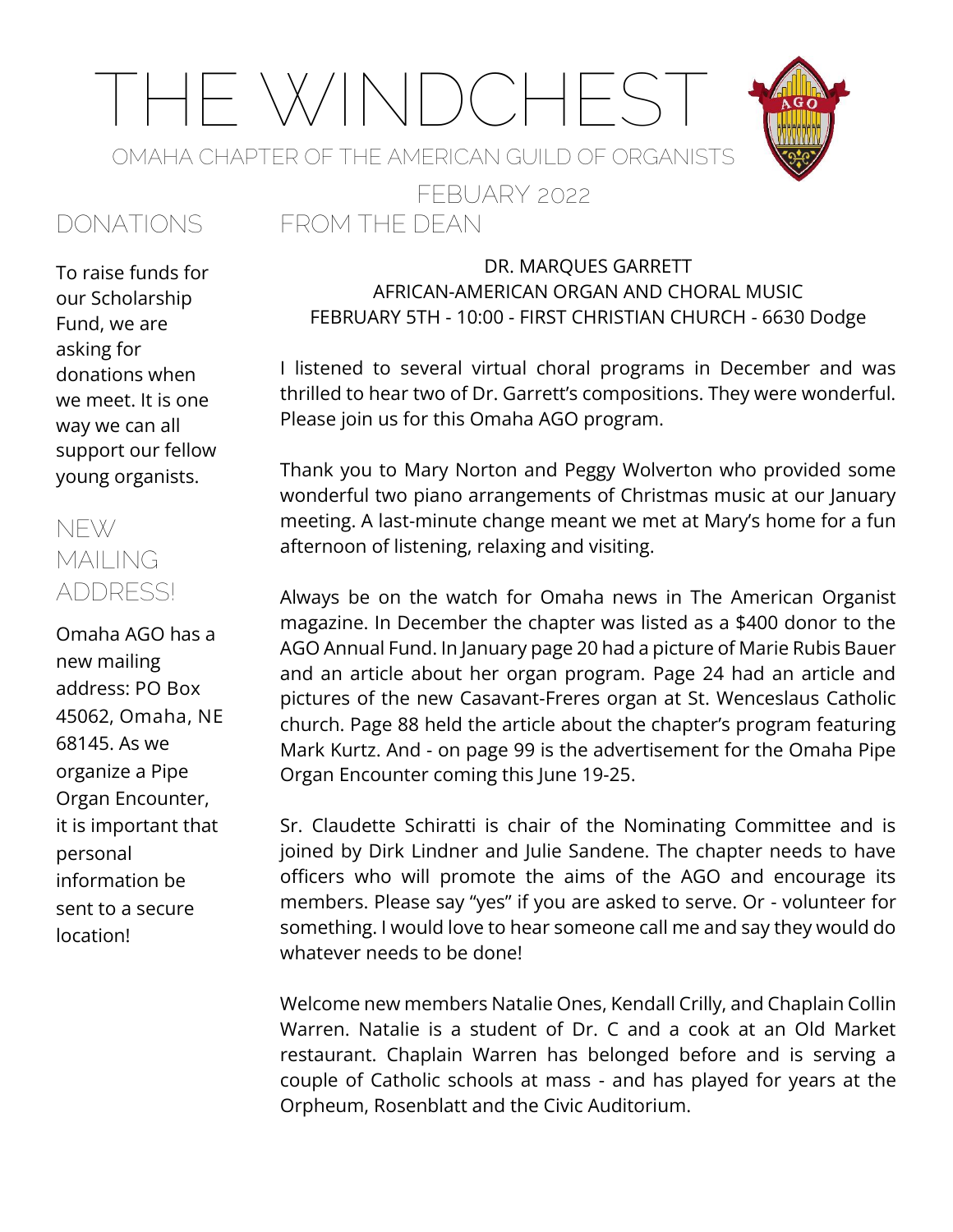#### MEMBER KENDALL CRILLY

I am a native of Nebraska. I grew up in Tekamah and now live in Omaha. I am the Organist at Lord of Life LCMS in Elkhorn, for Student Mass at Our Lady of Lourdes Catholic Church as well as Saturday evening Mass at St. Joseph Catholic Church in Omaha. I was the House Organist for the Orpheum Theater and Stadium Organist for the Royals Baseball team at Rosenblatt and the Maverick Hockey Team at the **CenturyLink** Center. I have been playing for 30+ years and come from 5 generations of organists. This is my 3rd time being a part of the AGO and look forward to staying with it!!

Financial Report General Funds \$10,560.28 Scholarship Funds \$ 2,320.00 Special Events \$ 2,115.64 Educational (POE) \$ 2,696.83

Jeff Hoffman has received 3 applications for the POE.

As the Pandemic marches on - and normal events also continue - several of our members have lost loved ones, suffered illness, lost jobs and have extra stress in their lives. Probably all of us have choir members or congregations dealing with hard decisions. A good time to be encouraging every time we can. I played for Jerry Brabec recently and the pastor read a sermon written by Martin Luther King, Jr. in 1963. It felt like an honor to listen to it. Problems then are still problems now but there has been progress. The church continues to be a place where love is given and received. May you feel the love others have for you and may you seek out someone who needs the love you have to give.

Blessings, Jean Johnson, Dean



Mary Norton and Peggy Wolverton at the January Omaha AGO Meeting.

# BEAUTY AND HOPE

This month's *Beauty and Hope* recital at St. Cecilia Cathedral will be played by Marie Rubis Bauer.

Friday, February 4th at Noon.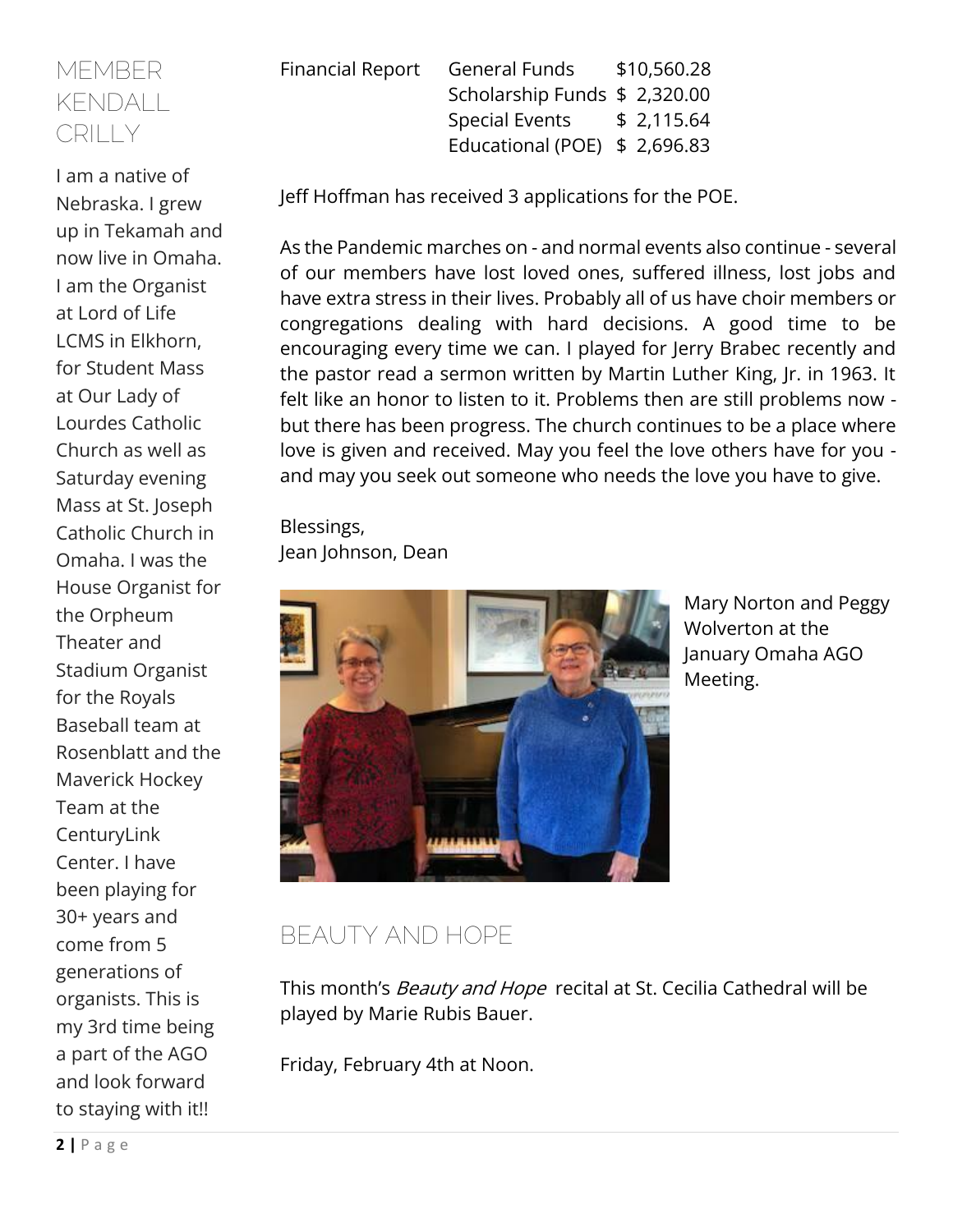# POE NEWS

Registration is open and three students have signed up so far! Now that the holidays are over the detailed planning will be completed.

Please let Jeff Hoffman know at 402-317-8887 or at [buildandencourag](mailto:buildandencourage@gmail.com) [e@gmail.com](mailto:buildandencourage@gmail.com) if you would like to help in any way!

## 2022 CHAPTER PROGRAMS

Upcoming Chapter Program: Please note we are taking every effort to make our events as safe as possible: In February there will be social distancing, masks will be required, and we will not serve coffee or snacks. Please, if you feel this will help you be safe, we hope you will decide to attend.

**Saturday, February 5 – Dr. Marques Garrett, professor of choral music at UNL, is coming to present "African-American Organ and Choral Music."** Dr. Garrett is a published composer and will speak firsthand on his subject. We gather in the sanctuary (for social distancing) at First Christian Church, 6630 Dodge Street, at 10:00 a.m. The church requires us all to wear masks, so please comply for the safety of us all. We had postponed this program last year due to COVID, and we are hoping that we will be able to attend safely this year in spite of the COVID issues in Omaha.

Outlook for March: Let's hope and pray that the current COVID issues will be lessening by March. At this time, we are planning to go ahead with our programming: And what a program we will have!

**Saturday, March 5, "The Art of Registration: Tasteful Traditions and Inspired Innovations," 10:30 a.m. to 2:00 p.m. at First United Methodist Church, 7020 Cass St. Led by Mark Kurtz. Lunch will be provided. Advance RSVP reservations requested to Jean Johnson at [jean.johnson@cox.net](mailto:jean.johnson@cox.net) or text or call (402) 670-8177.**

Which stops to use? This is a question every organist must ask themself every time they sit at a bench, and the choices that are made will have a dramatic impact on the perception of the listener. However, the answers are not easy. Are there instructions published in the score, or not? If yes, should they be followed to the letter? What adaptations or substitutions may need to be made? What if no suggestions are published on the page?

Award-winning composer and organist Mark Kurtz will share his passion, finesse, and creativity for registration in a workshop which will provide a framework for consistently producing bold and beautiful combinations on any instrument. Through PowerPoint photographs, recordings, and live demonstrations at the console, participants will be taken on a whirlwind tour of 500 years of organ building history,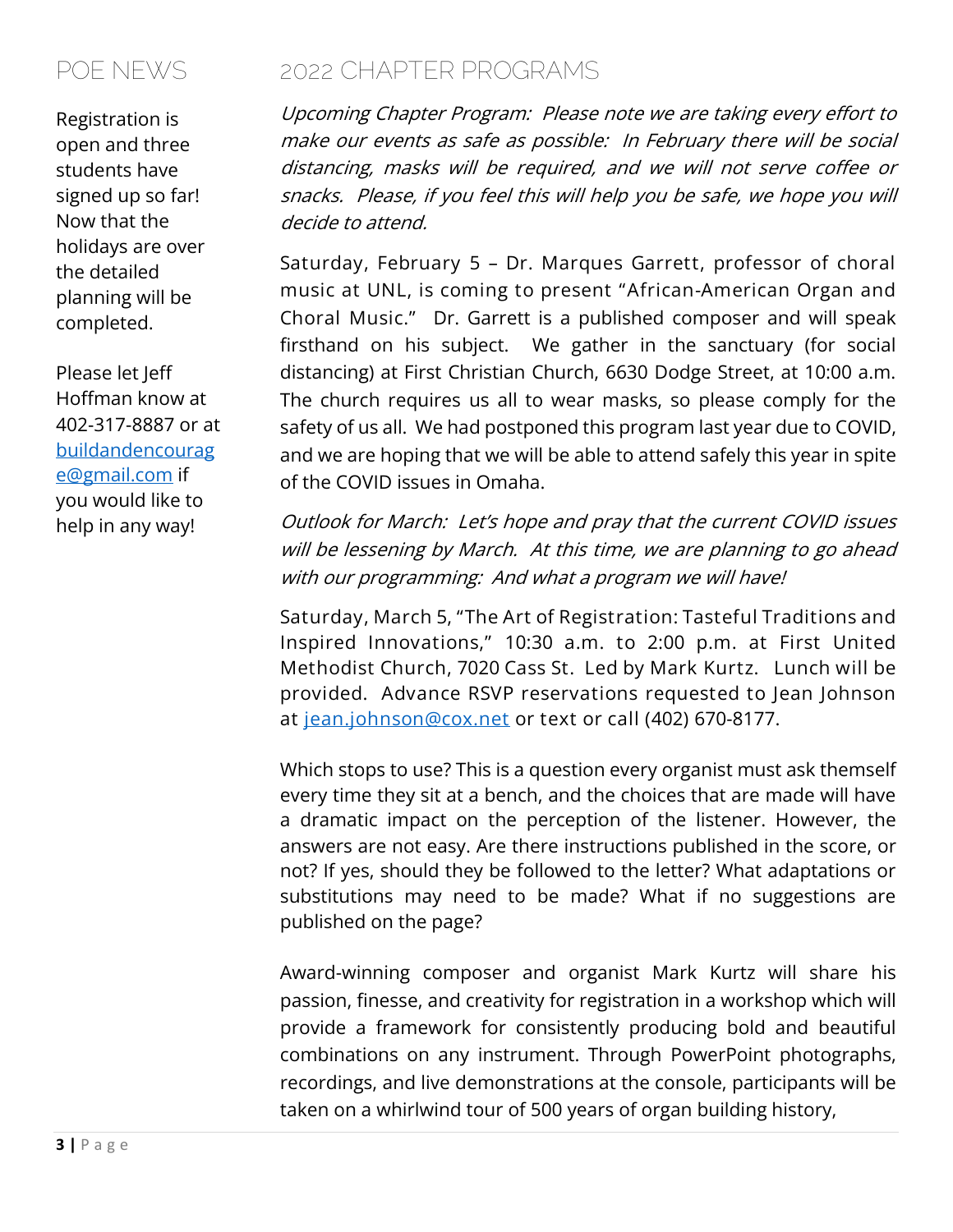#### ACCOMPANIST NEEDED

St. Bonaventure Catholic Church – Columbus, NE is in immediate need of a musician to play for weekend liturgies, accompanying both choirs and individual cantors. Some rehearsal time may be required. Send resume to Fr. Mike Swanton at [mjswanton@archo](mailto:mjswanton@archomaha.org) [maha.org.](mailto:mjswanton@archomaha.org)

### OPEN POSITIONS

Current open positions may be found on our website at: [https://www.omah](https://www.omahaago.org/open-positions) [aago.org/open](https://www.omahaago.org/open-positions)**[positions](https://www.omahaago.org/open-positions)** 

focusing on four significant "schools" of design, their aesthetics, the music that was written for them, and their influence on the choices still being made today in design and performance. These four stylistic models will then serve as "templates" for discussion and experimentation, in which volunteers will have an opportunity to try out their own registrations on the four-manual, 70-rank Quimby pipe organ in the First United Methodist Church sanctuary. Whether participants are new to the topic or well-established in their practices, this is intended to be a fun, interactive experience, celebrating the grand traditions of the past while exploring new approaches for what is yet to come.

Monday, May 23 – We are finally hoping we can end out season on a climax with a fellowship dinner. We meet at First Presbyterian, Bellevue, 6:00 p.m. Program will include installation of officers and a presentation from Elizabeth George from the national AGO.

# **ANNOUNCING**

#### WOMAN COMPOSER SUNDAY

An AGO Collaboration with the Royal College of Organists and the Society of Women Organists Sunday, March 6, 2022 ALL ARE INVITED TO PARTICIPATE

Play at least one piece of repertoire by a woman composer at church, synagogue, place of worship, or recital space. Last year's repertoire list is available at tinyurl.com/woman-composer-rep, with more to come!

TIME TO START PRACTICING!

[https://www.](https://www/)agohq.org/task-force-gender-equity/